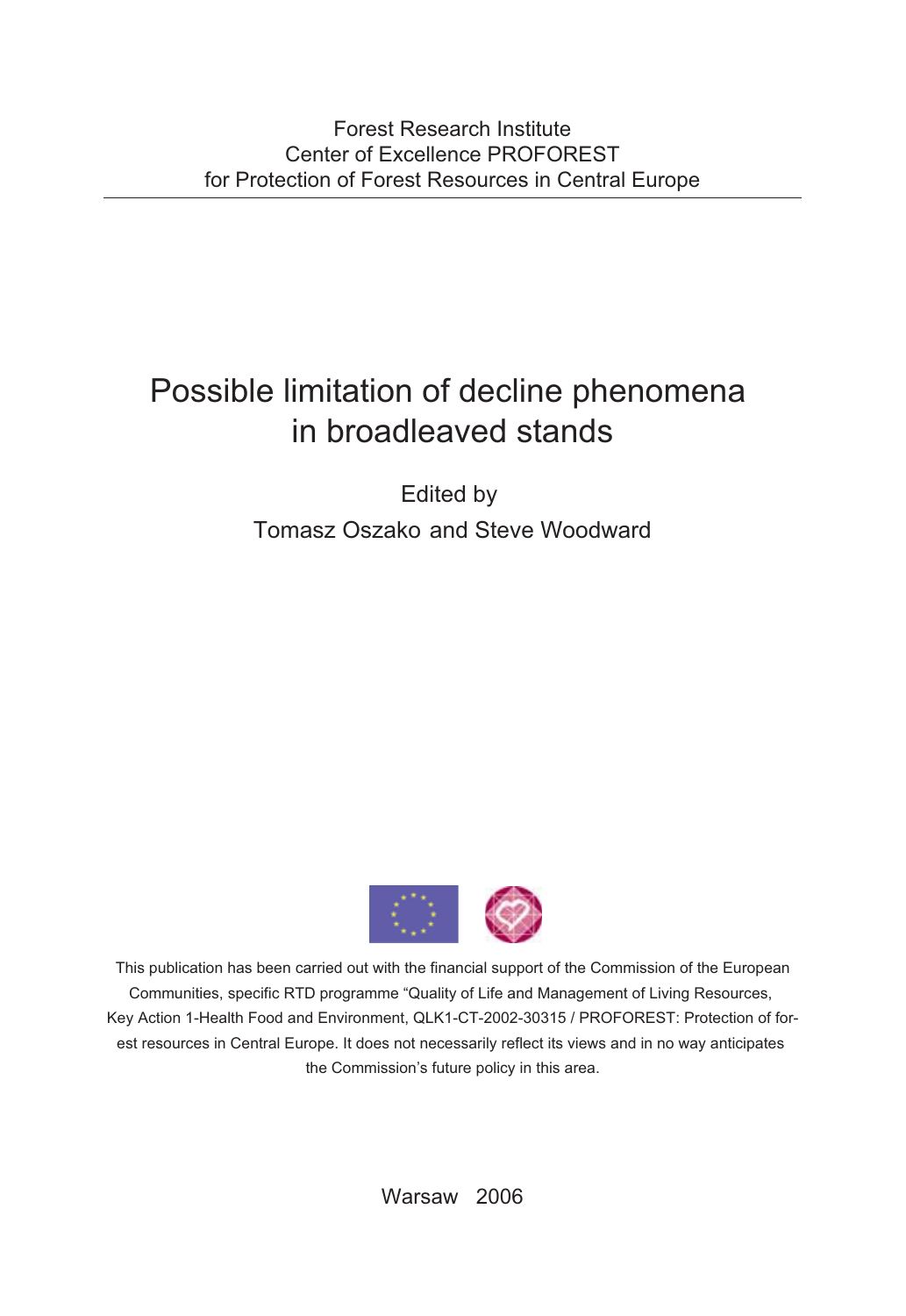Reviewers:

François Lefort (University of Applied Sciences in Lullier, Switzerland) Jacek Stocki (General Directorate of the State Forests in Warsaw, Poland)

© Copyright by Forest Research Institute, Warsaw 2006

ISBN 83-87647-56-X

**Disclaimer:**

**The information provided in this publication in the sole responsibility of the authors and does not reflect the Community's opinion. The Community is not responsible for any use that might be made of appeared data.**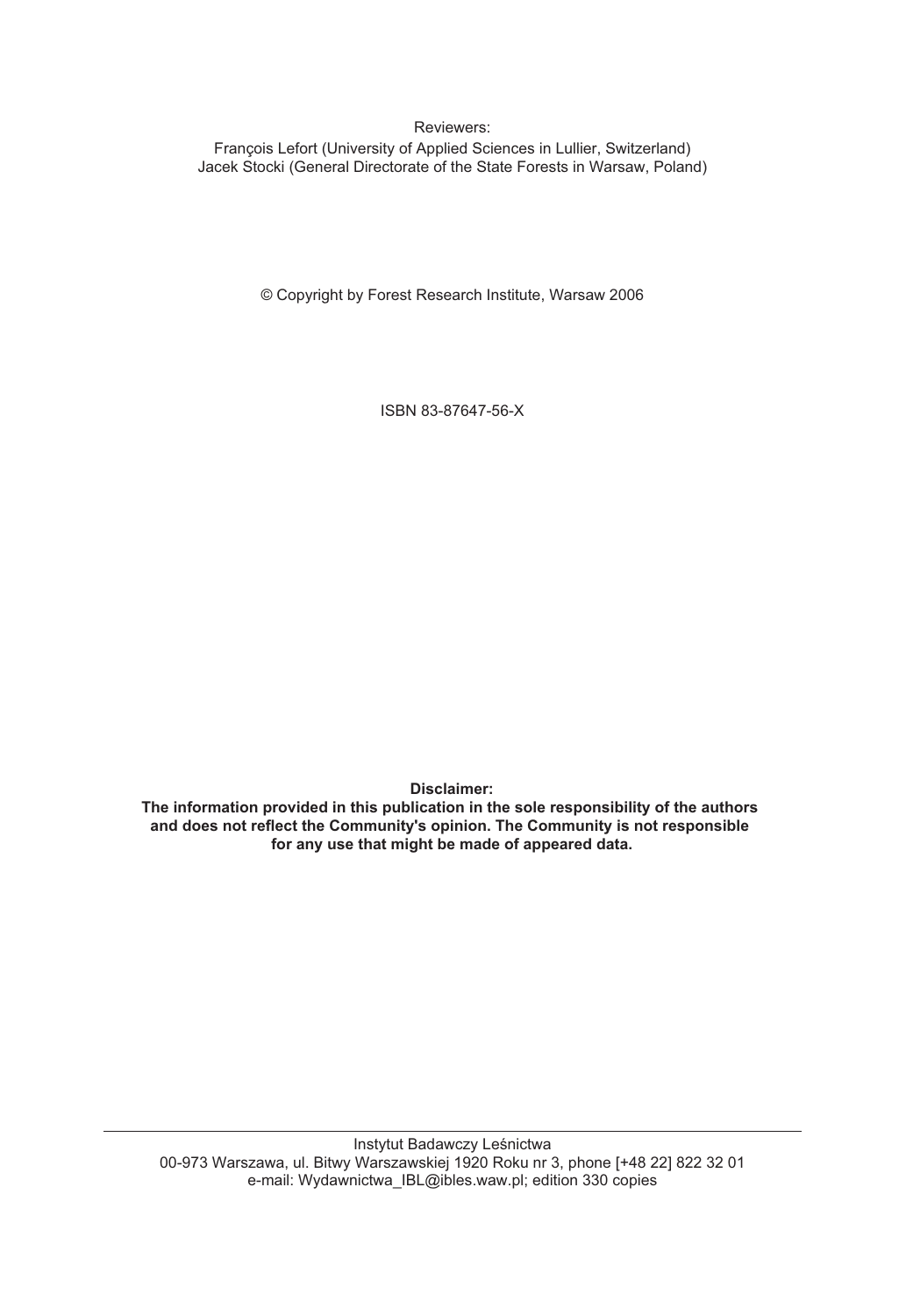## **CONTENTS**

| <b>Tomasz Oszako, Steve Woodward</b>                                                                      |  |
|-----------------------------------------------------------------------------------------------------------|--|
|                                                                                                           |  |
| <b>Steve Woodward</b>                                                                                     |  |
| Causes of decline in United Kingdom broadleaved stands 21                                                 |  |
| Andrej Kunca, Roman Leontovyč                                                                             |  |
|                                                                                                           |  |
| Arja Lilja, Mirkka Kokkola, Jarkko Hantula                                                                |  |
| Phytophthora species, a new threat to forest trees and seedlings? 35                                      |  |
| Rimvydas Vasiliauskas, Remigijus Bakys, Vaidotas Lygis, K. Ihrmark, Pla                                   |  |
| <b>Barklund, Jan Stenlid</b>                                                                              |  |
| Fungi associated with the decline of Fraxinus excelsior                                                   |  |
|                                                                                                           |  |
| Tomasz Oszako, Lassaad Belbahri, Gautier Calmin, François Lefort,                                         |  |
| <b>David Shelton</b>                                                                                      |  |
| Real Time PCR diagnostic of <i>Phytophthora alni</i> and its three subspecies. 55                         |  |
| Eugeniusz Bernadzki, Jerzy Grynkiewicz                                                                    |  |
| The silvicultural consequences of oak decline 67                                                          |  |
| Elżbieta Dmyterko, Arkadiusz Bruchwald                                                                    |  |
| Assessment criteria for damage to deciduous tree species 79                                               |  |
| Wojciech Gil, Jan Łukaszewicz, Rafał Paluch, Tadeusz Zachara                                              |  |
| An analysis of regional and temporal aspects of ash dieback in Poland 91                                  |  |
| Andrzej Szczepkowski, Stefan Tarasiuk                                                                     |  |
| The state of declining oak stands in Poland 97                                                            |  |
| <b>Nelly Selochnik</b>                                                                                    |  |
| The current state of oak forests in Russia and the possible ways                                          |  |
|                                                                                                           |  |
| <b>Leonid L. Kopiy</b>                                                                                    |  |
| Natural regeneration of oak plantations as the basis for high-yielding                                    |  |
| capacity and stability $\ldots \ldots \ldots \ldots \ldots \ldots \ldots \ldots \ldots \ldots \ldots 119$ |  |
| Valentina Meshkova                                                                                        |  |
| Rating of forest plot preferences for foliage-browsing insects 125                                        |  |
|                                                                                                           |  |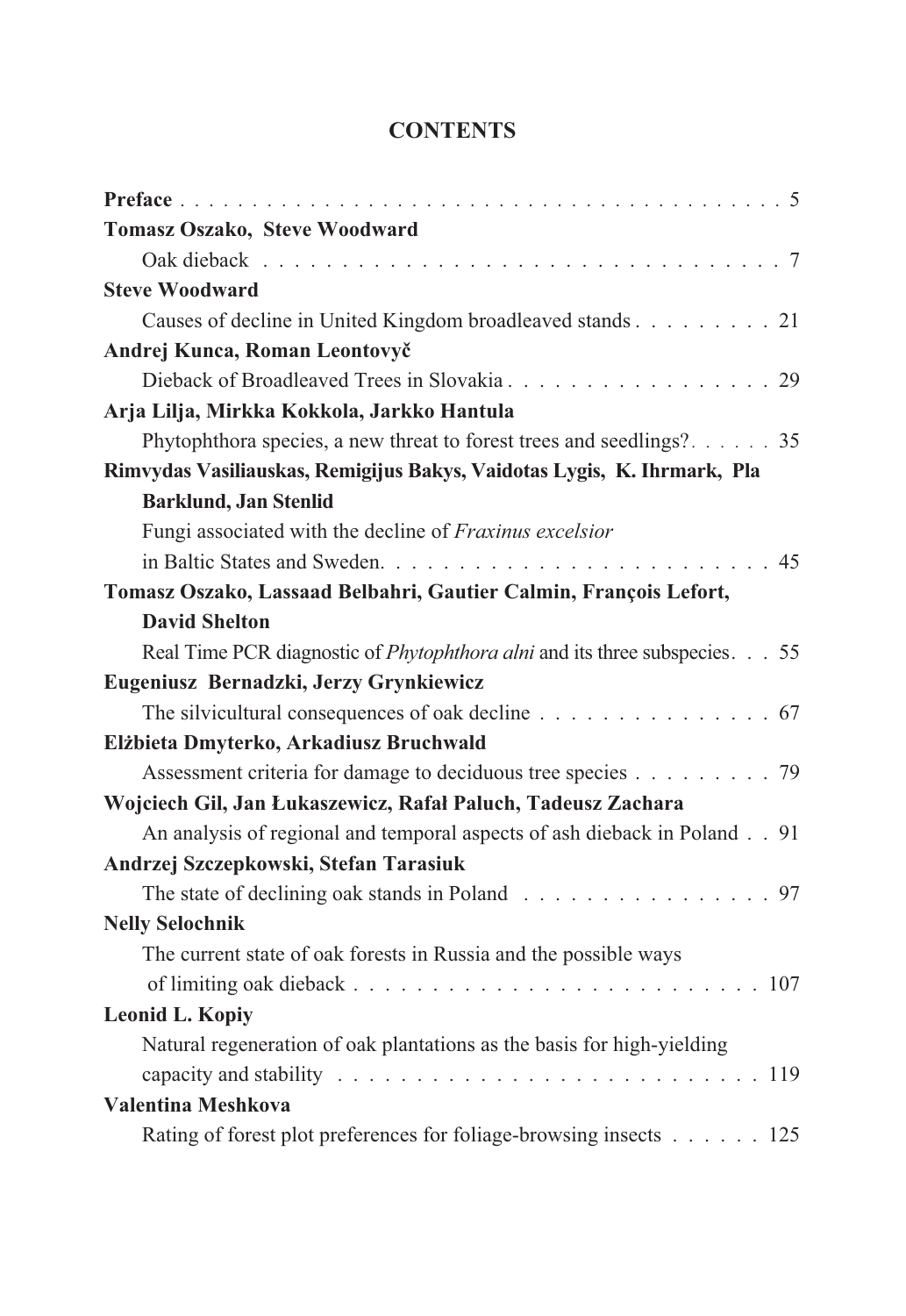## **Irmtraut Zaspel, Volker Schneck**

| Susceptibility to <i>Phytophthora alni</i> and the growth performance  |  |
|------------------------------------------------------------------------|--|
| of common alder (A. glutinosa Gaertn.) progenies 135                   |  |
| <b>Tomasz Oszako</b>                                                   |  |
| The consequences of alder decline phenomenon in Poland, factors        |  |
| involved and possibilities to mitigate the problem 143                 |  |
| Andrzej Sierpiński, Jacek Hilszczański                                 |  |
| <i>Agrilus</i> spp. – a main factor in oak decline 159                 |  |
| <b>David Shelton</b>                                                   |  |
| Is Phosphite Currently the Only Realistic Method of Protecting Natural |  |
|                                                                        |  |
| Natalya Kaplina                                                        |  |
| Growth depressing features in 60-year-old anthropogenic                |  |
| goutweed-sedge oak stands of the Russian south forest-steppe 181       |  |
|                                                                        |  |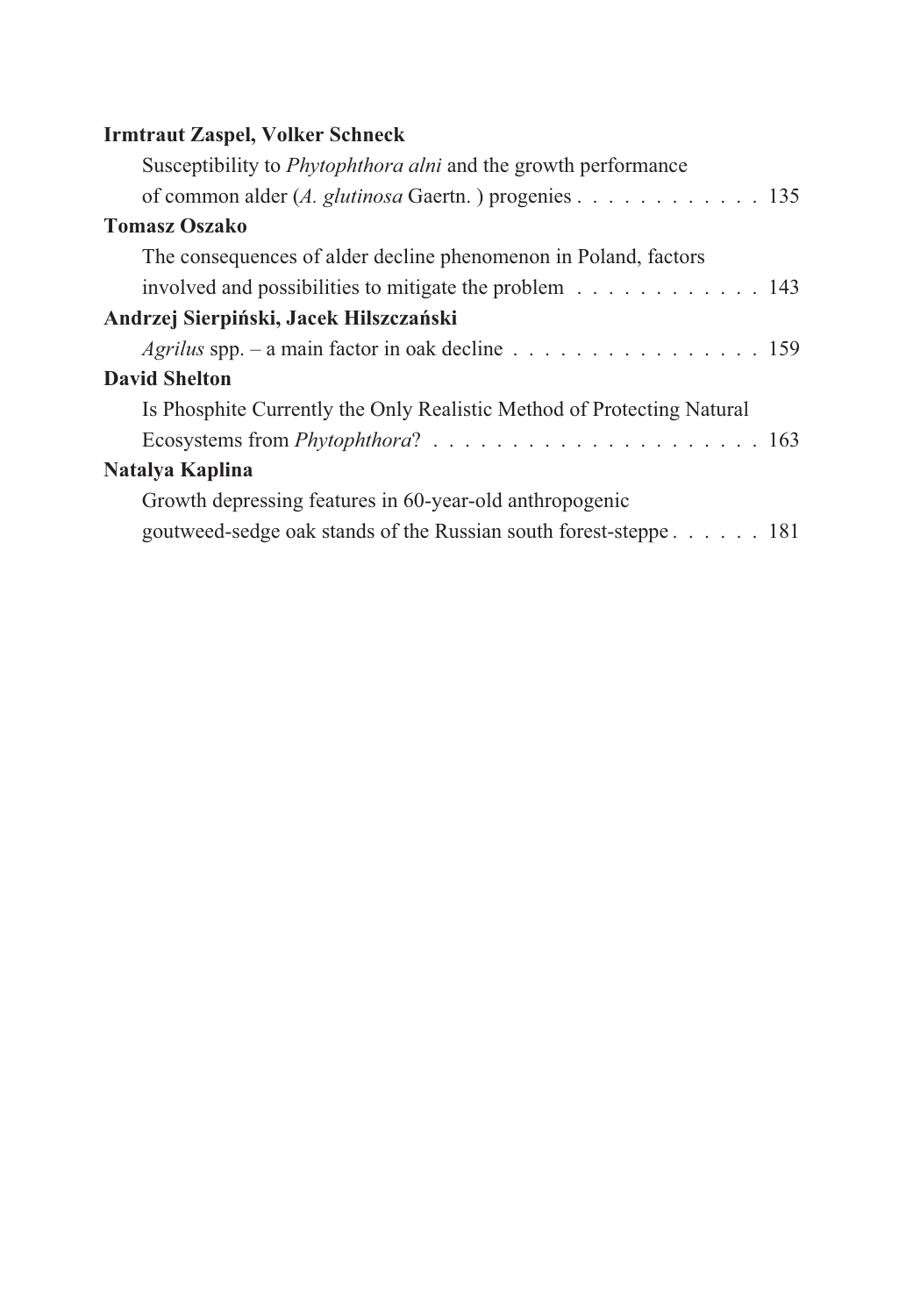### **Preface**

This book focuses on developing state-of-the-art methods for detecting the vitality status of broad-leaved stands and their potential pests and pathogens in Europe. Species in the genus *Phytophthora* are responsible for some of the most damaging and dramatic diseases in forest ecosystems around the world, spectacular examples being Jarrah dieback in Western Australia, which is leading to serious decline in the status of *Eucalyptus marginata*-dominated forests there (and in other states of Australia), dieback of Port-Orford Cedar in Oregon State, North America caused by *P. lateralis*, and the recently emerged sudden oak death (SOD) in California and Oregon, caused by *P. ramorum*. Each of these organisms is present in Europe, and their spread may lead to further problems in forest ecosystems on this continent, where environmental conditions favour the pathogens. A further recently emerged complex of pathogens, known collectively as *P. alni*, is devastating riparian alder stands all over Europe, and has spread extremely rapidly since it was first recognised in the UK in the early-mid 1990s. Spread of these organisms is probably via contaminated soils and on the roots of plants from affected nurseries.

State-of-the-Art technologies for rapid and accurate detection of *Phytophthora* spp. require inputs from molecular biologists with experience in techniques including the polymerase chain reaction (PCR), real-time (quantitative) PCR, sequencing and microarray methods. To date, the forestry and horticulture sectors in Central Europe have had little access to these methods. In order to improve the situation, therefore, the conference "Possible limitation of dieback in broadleaved stands through silvicultural and protective measures" focused on the decline problem of deciduous tree species was held in Puszczykowo (Poland) in November 2005. This was made possible by funding from European Commission within the PROFOREST Centre of Excellence ("Protection of Forest Resources in Central Europe") with cooperation with General Directorate of the State Forests and Polish Phytopathological Society. Forestry is a large industry in Central Europe, and is also highly important for conservation of biodiversity, for landscape, and for water catchments. Improved detection and quantitation methods for highly damaging pathogens will therefore have significant societal benefits, over and above the scientific and technological issues described above.

Inadequate methods for detecting potentially devastating plant pathogens have, in the past, lead to the inadvertent intercontinental spread of several plant disease epidemics. Notable examples are Dutch elm disease, white pine blister rust and chestnut blight. Delays in identifying and in interpreting the biology of the causal agents for each of these diseases reduced our capacities to prevent the problems spreading rapidly and causing devastating losses to host trees, and to the ecosystems in which these trees dominated.

Despite the application of modern technologies to plant pathology, such threats still take us unawares, as amply illustrated by the damage caused to many tree species by the sudden emergence of *Phytopthora ramorum* in California in the last 10 years. Pathogens in the Oomycetes, including *Phytophthora* spp., form a unique branch of the eukaryotes. These pathogens cause some of the most devastating plant diseases known, with estimated annual losses world-wide to agriculture and horticulture crops of some US\$10 billion. In forests, the damage can be greater than the simple timber losses, with massive effects on biodiversity, landscape management and water quality.

Inadequacies in identification of threatening pathogens, therefore, can have enormous consequences on forests as ecosystems and as productive units. The development of rapid and reliable identification protocols and technologies for *Phytophthora* diseases is of particular